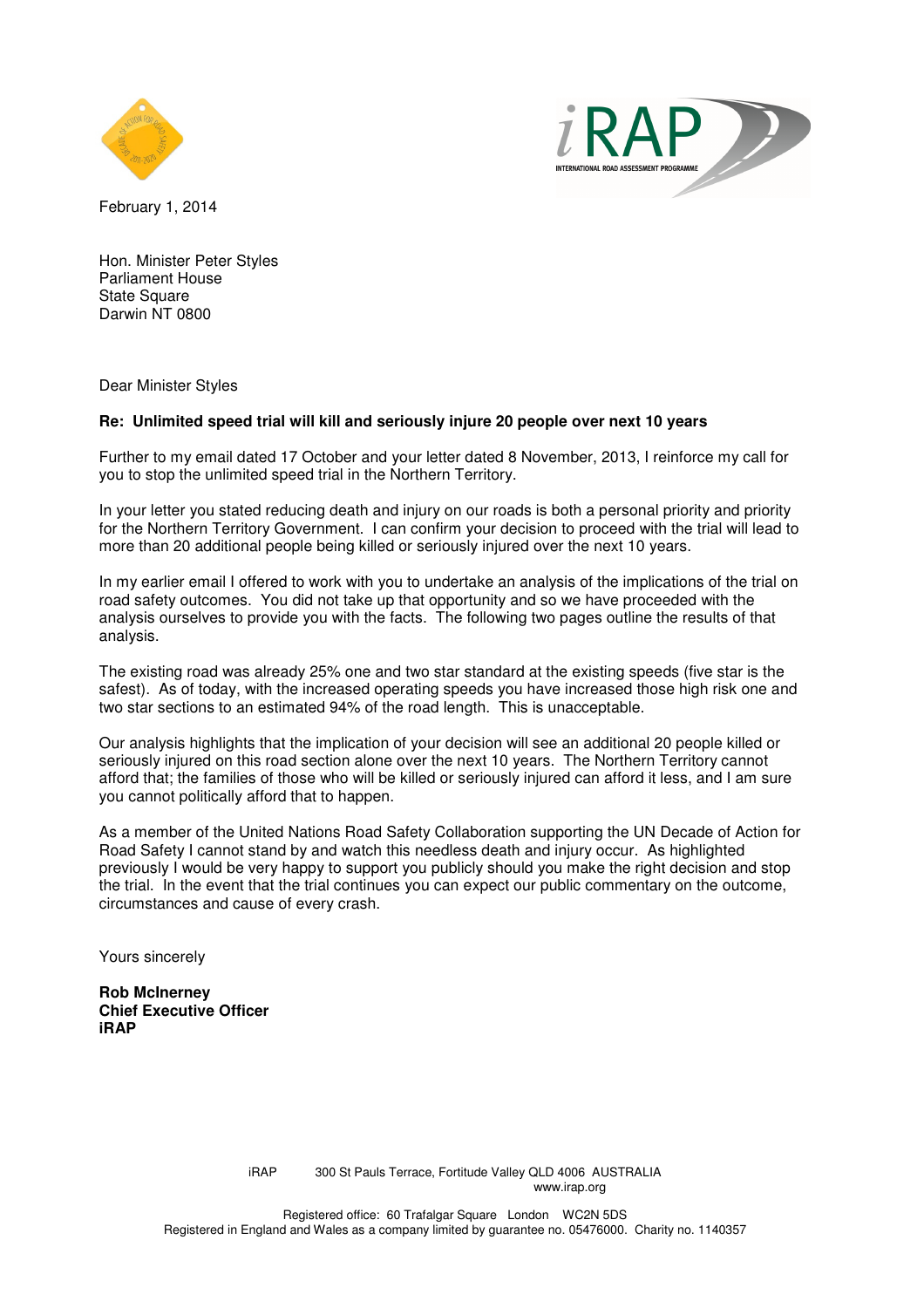## **Barrow Creek Speed Trial – Star Rating and Fatality Estimation Analysis**

The analysis undertaken below highlights the expected change in the star rating of the road section and the expected deaths and serious injuries associated with a 20kph increase in speeds associated with the unlimited speed trial.

The following results are from the analysis of the section as shown on the map of the proposed open speed limit in the NT Gov. Factsheet. Starting 1.8km north of the Tanami Road turnoff (ch.1469.809km) just north of Alice Springs and ending 32km north of Ti Tree (56 km south of Barrow Creek) (ch.1262.695km), a length of 204.0km.

### **STAR RATING – Before Feb 1, 2014 STAR RATING – After Feb 1, 2014**



# Vehicle Occupant SRS Smoothed Star Google 4 Stars 3 Stars 2 Stars 1 Star Not applicable

Barrow Creek – Alice Springs (130kph) Barrow Creek – Alice Springs (based on 150kph)

As for the ANCAP star ratings for cars, 1 star is the least safe and 5 star is the safest. iRAP analysis from Australian research suggests crash risk doubles for every reduction in star rating.

# **Relationship between star rating and killed and serious injury crash cost**



**Star Ratings and Crash Data** 

iRAP 300 St Pauls Terrace, Fortitude Valley QLD 4006 AUSTRALIA www.irap.org

Registered office: 60 Trafalgar Square London WC2N 5DS Registered in England and Wales as a company limited by guarantee no. 05476000. Charity no. 1140357